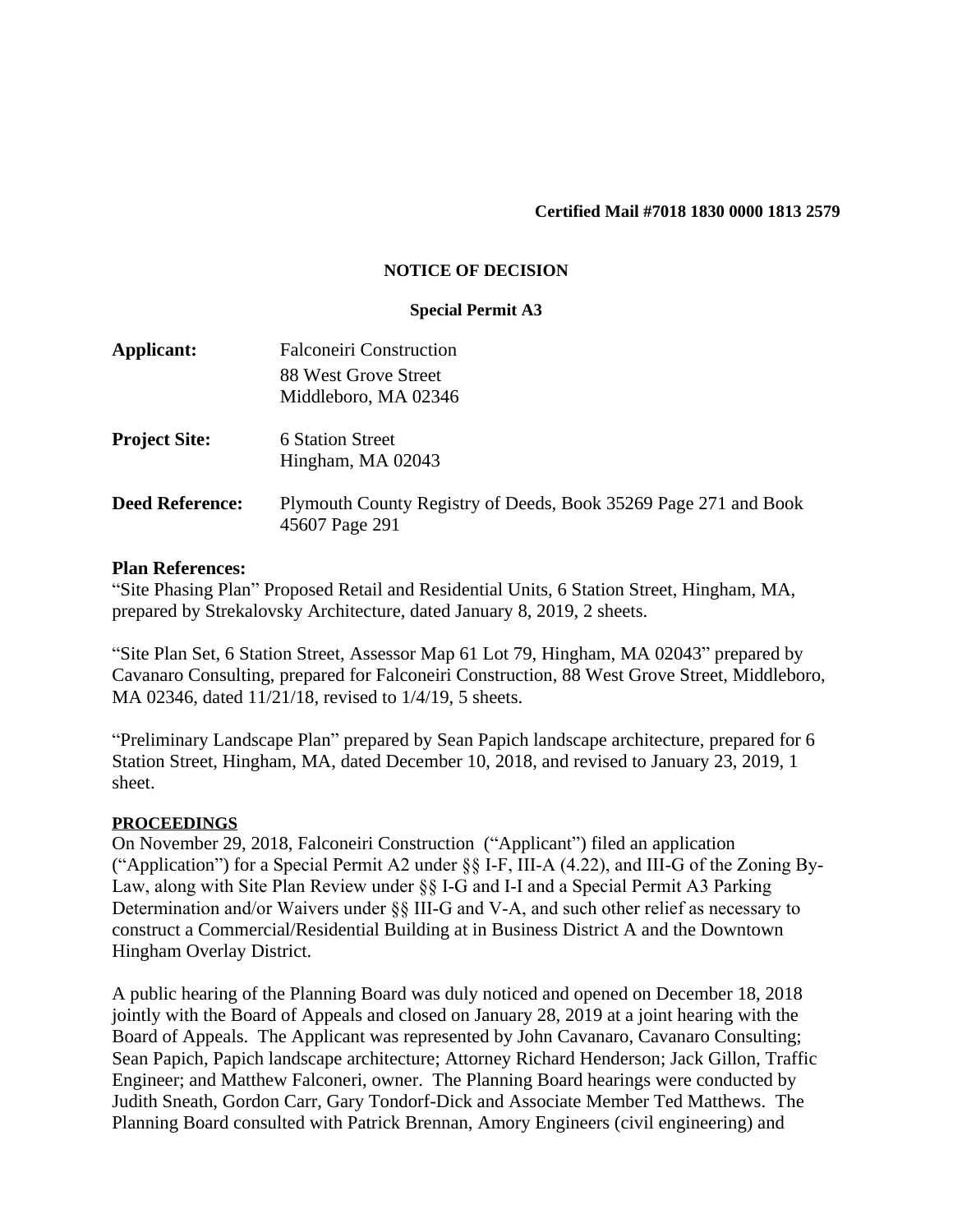Jeffrey Dirk, Vanasse and Associates, (traffic engineer) who acted as a consultants to the Planning Board pursuant to Section I-I (2) of the Zoning By-Law.

## **BACKGROUND AND DISCUSSION**

This property located at 6 Station Street has an area of 10,532 square feet and is in the Business District A District and the Downtown Overlay District as well as the Flood Plain Protection Overlay District. The site was previously developed with a gas station and more recently the location of the one story Settles Glass building. The proposed building is a 3 story building that will serve a combination of retail and residential uses. The retail will be on the first story facing North Street and the residential use will be on the second and third stories with residential garages and surface parking on the opposite side of the lot from North Street facing Station Street side. The project is a redevelopment of an existing vacant blighted site which will result in the reduction of impervious surfaces, and filling in an existing gap in the streetscape between the harbor and downtown Hingham with a new mixed use project and restored green area and improvements in the public way. The Historic Districts Commission issued a Certificate of Appropriateness for the project in October 2018. Town departments reviewed and commented on the project identifying their requirements should the project advance. The Board heard public comment during the process, both in writing and at the hearings. The Planning Board had the project reviewed for civil engineering as well as parking and traffic considerations. The project will also require approvals from the Selectmen for work that is within the public way. Jeffrey Dirk reviewed his findings and suggested potential conditions for the Board at the January 28, 2018 meeting. The Boards discussed the internal site circulation and traffic patterns entering and exiting the site in depth. Jeff Dirk stated that the sight lines were satisfactory and the Board discussed the proposal to provide 3 parking spaces per unit where two are required in order to provide parking for guests. The Board felt this was reasonable and there was adequate space. The Board discussed that during the times that the loading space was being utilized the access to the easternmost garages would be impeded and noted that this is internal to the site and will not impact the public way. The Applicant stated that a small box truck would be the vehicle typically utilizing the loading zone. The property manager will have to coordinate with the residents regarding deliveries or move in's. The Applicant stated that turnover in the residential units is expected to be infrequent and the use of the loading space would be coordinated during the day and at times to not impact the residents. This would be described in a Traffic Management Plan for the site. The Applicant is requesting a parking waiver to allow the commercial parking requirement of 10 spaces to be satisfied with the Station Street parking lot. The August 15, 2017 Parking Demand Observations for the Station Street Parking Lot indicates the weekday and weekend peak occupancy of spaces to be 51% at the highest peak demand period (7 pm Saturday) and 42% at the weekday peak demand period (2 pm on a weekday). This demonstrates sufficient capacity to support the 10 parking spaces required for the proposed commercial space at 6 Station Street as presented. The Board spoke at length regarding traffic calming and sight lines in the area and expressed interest in maintaining safety for pedestrians during and after construction of this project and acknowledged that the Board of Selectmen will be considering work in the public way associated with this project in the future. Traffic calming would benefit the project and the area by keeping vehicular speeds down. The Board noted that the sightline to the south on Station Street was not good as a result of an on street parking space adjacent to the 1 Station Street building. The Board suggested that the Applicant and Mr. Dirk take that into consideration during review and discussion of traffic calming opportunities with the Selectmen, Police Chief and the Department of Public Works.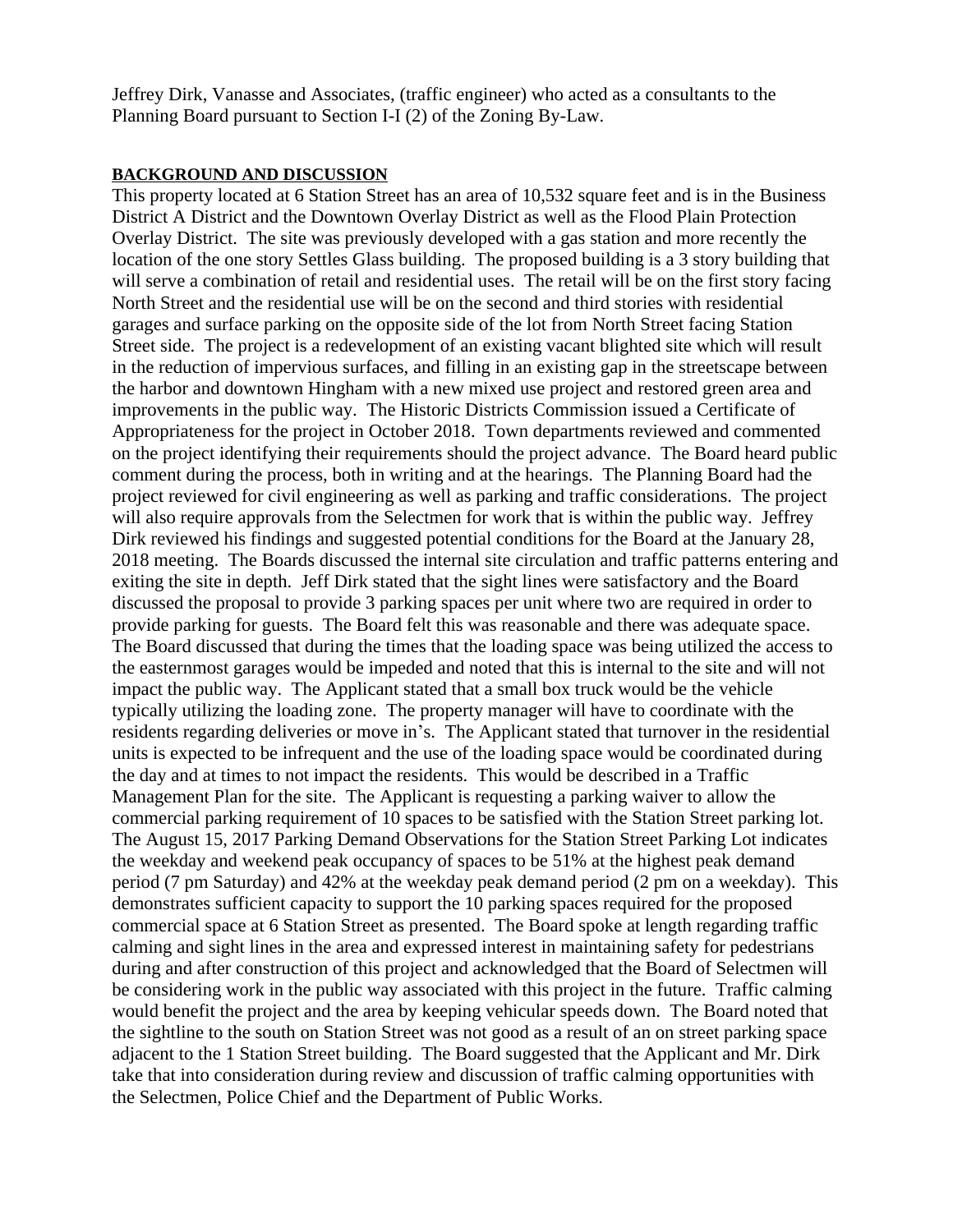# **WAIVERS**

The Board then discussed the following waivers:

- 1. Request for a waiver from Section III-G.7.a.i to allow 3 off street parking spaces for each 2 bedroom unit where 2 are required. The Board found that the intent is to provide one visitor parking space per unit. This will enable onsite parking for visitors instead of the on-street parking which supports the retail stores and, the site is still well landscaped even with the surplus parking areas. After discussion the Board voted to approve this waiver request.
- 2. Request for a waiver of strict adherence to Sections III-G, 7 and V-A to allow the 10 commercial parking space requirement to be provided in the Station Street parking lot. The Board found that the August 15, 2017 Parking Demand Observations for the Station Street Parking Lot indicates the weekday and weekend peak occupancy of spaces to be 51% at the highest peak demand period (7 pm Saturday) and 42% at the weekday peak demand period (2 pm on a weekday). This demonstrates sufficient capacity to support the 10 parking spaces required for the proposed commercial space at 6 Station Street as presented. Based upon this information the Board voted to approve this waiver request.
- 3. Request for a waiver of Section V-A.5.e. to allow the loading space location as proposed understanding that when it is in use vehicles in the easternmost garages may have difficulty accessing or exiting their garages. The Board found that the utilization of the loading zone is expected to be infrequent, the applicant proposes to have a Traffic Management Plan to manage move in's and move outs because the loading space when in use will block access to the easternmost residential garages and that the turnover in these residential units is expected to be low and it is reasonable to expect that the property manager will be able to coordinate the use of the loading zone so as to not interfere with the use of the garage spaces. After discussion the Board moved, seconded and so voted to approve this waiver request.

# **FINDINGS – SPECIAL PERMIT A3**

*a) The parking is sufficient in quantity to meet the needs of the proposed Project;*

The Board found that yes, the Station Street Parking Lot Parking Demand Observations from August 15, 2017 indicates sufficient available parking to support the 10 parking spaces required for the commercial uses. The parking for the residential units is provided on site and each unit is afforded a visitor parking space as well.

# *b) Pedestrian access and circulation has been provided for;*

The Board found that yes, the site is served by a continuous sidewalk network and numerous improvements to the sidewalks and crosswalks are being proposed as part of the improvements in the ROW.

*c) New driveways have been designed to maximize sightline distances to the greatest extent possible;*

The Board found that yes, the peer review engineer Jeff Dirk reviewed the project and in his January 15, 2019 letter states that access to the site from Station Street can be provided in a safe manner based on the sight distance plans that have been provided and recognizing that the access will serve residents and guests of the project only and that the associated volume of traffic that will use the access is relatively minor (less than 5 vehicles per hour).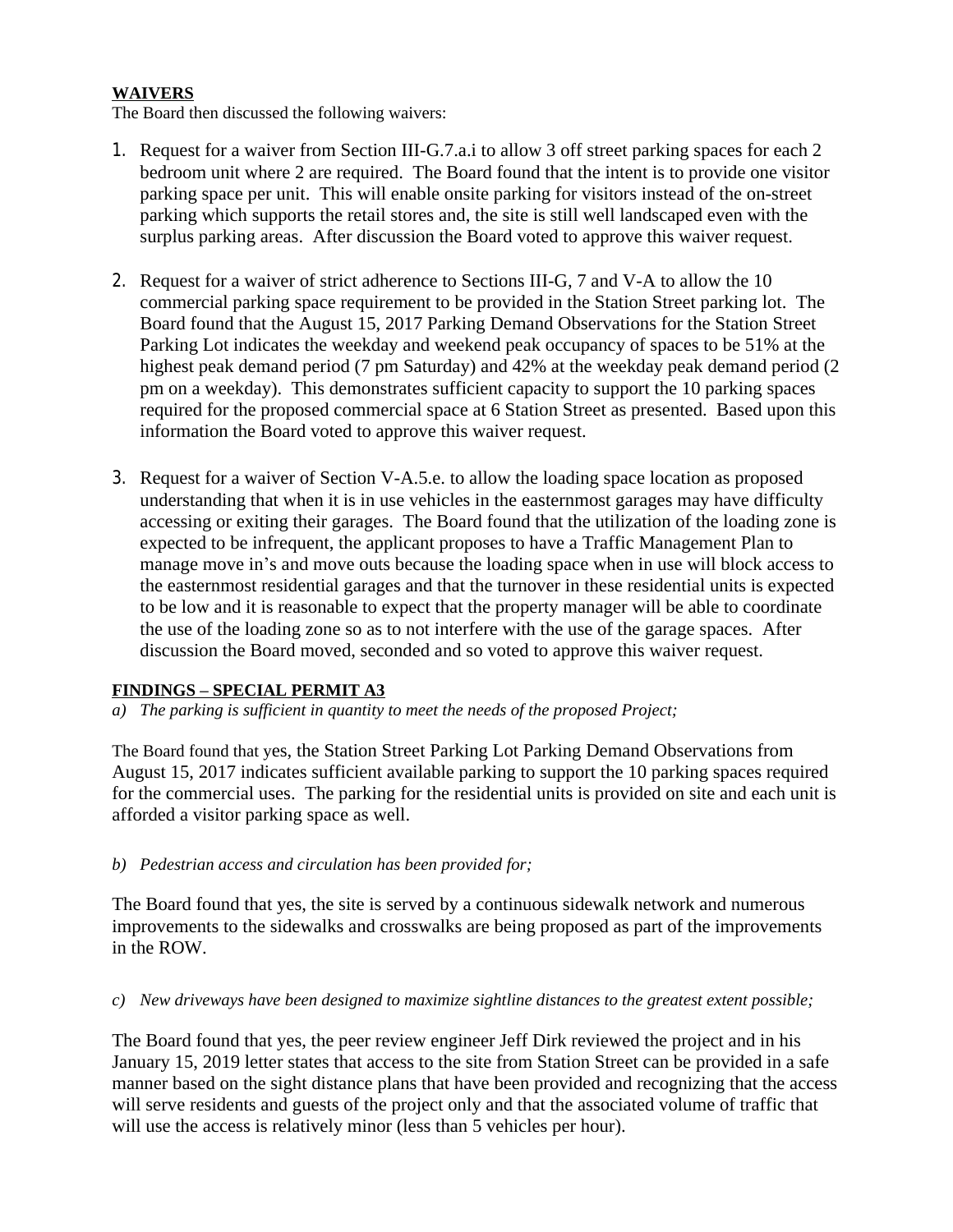*d) It is impractical to meet these standards and that a waiver of these regulations will not result in or worsen parking and traffic problems on-site or on the surrounding streets, or adversely affect the value of abutting lands and buildings; and*

The Board found that yes, the waivers as requested are reasonable and the project is conditioned to provide additional mitigation to offset potential impacts.

*e) The granting of relief is consistent with the intent of this By-Law and will not increase the likelihood of accident or impair access and circulation.*

The Board found in the affirmative saying yes.

# **VOTE AND CONDITIONS**

Upon a motion made by Gordon M. Carr and seconded by Gary Tondorf-Dick, the Board voted 4-0 to APPROVE the Special Permit A3 Parking Determination with associated Site Plan approval for 6 Station Street as presented at the hearings and as shown on the "Site Phasing Plan" Proposed Retail and Residential Units, 6 Station Street, Hingham, MA, prepared by Strekalovsky Architecture, dated January 8, 2019, 2 sheets; "Site Plan Set, 6 Station Street, Assessor Map 61 Lot 79, Hingham, MA 02043" prepared by Cavanaro Consulting, prepared for Falconeiri Construction, 88 West Grove Street, Middleboro, MA 02346, dated 11/21/18, revised to 1/4/19, 5 sheets; and "Preliminary Landscape Plan" prepared by Sean Papich landscape architecture, prepared for 6 Station Street, Hingham, MA, dated December 10, 2018, revised to January 23, 2019, 1 sheet, based on the findings, with the waivers, and subject to the following conditions:

- 1. The parking requirements table on the plans shall be revised to state commercial parking provided in the Station Street parking lot.
- 2. The applicant shall finalize a Traffic Management Plan which includes language regarding the coordination of the use of the loading space because when in use the loading space will block access to the easternmost residential garages. The Traffic Management Plan shall be provided to the Planning Board prior to the issuance of the first Certificate of Occupancy.
- 3. Any modification to the site as proposed, or increase in density shall require modification of permits and further review of the traffic engineering.

Gordon M. Carr Chairman, Hingham Planning Board EXECUTED this \_\_\_\_ day of February, 2019

\_\_\_\_\_\_\_\_\_\_\_\_\_\_\_\_\_\_\_\_\_\_\_\_\_\_\_\_\_

Votes: In favor: Matthews, Carr, Tondorf-Dick, Sneath Opposed: none